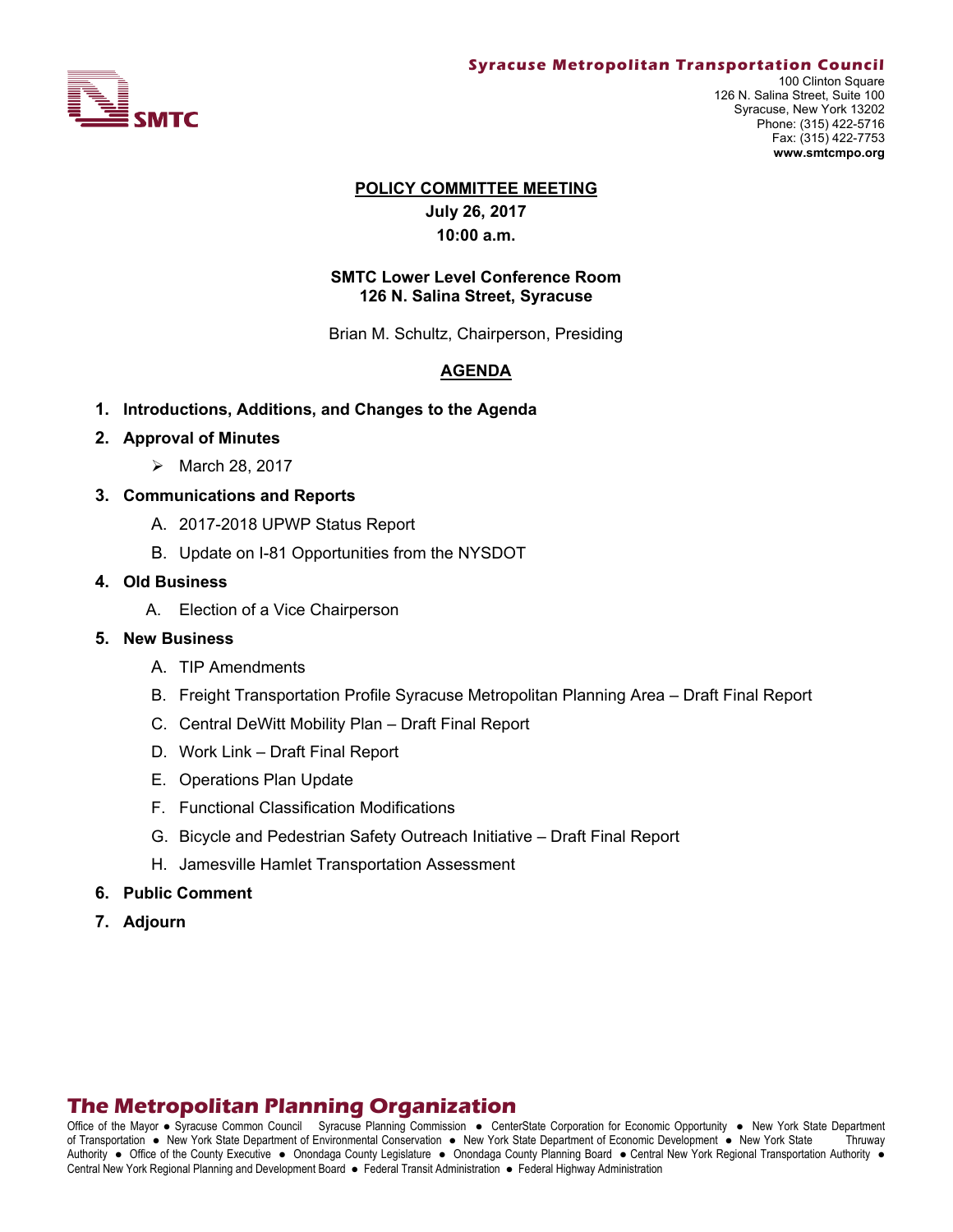# **SYRACUSE METROPOLITAN TRANSPORTATION COUNCIL**

# **MINUTES of the JULY 26, 2017 POLICY COMMITTEE MEETING**

## **Voting Members Construction Construction Construction Construction Construction Construction Construction Construction Construction Construction Construction Construction Construction Construction Construction Constructio**

Neil Milcarek-Burke City of Syracuse Ben Sio CenterState CEO Marty Voss **Marty Voss COUNTER COUNTER COUNTER** 

Brian Schultz, Chair **CNY Regional Transportation Authority** James Fayle **Empire State Development** Michael Jauch **NYS Thruway Authority** Don Jordan **Don Jordan County Planning Board** David Smith NYS Department of Transportation Sue Stanczyk Onondaga County Legislature Stephanie Webb NYS Department of Environmental Conservation

## **Also Attending**

Patricia Cooper, CDTA; Mark Frechette, NYSDOT; and Rick Lee, CNYRTA

## **SMTC Staff**

James D'Agostino, Mike Alexander, Kevan Busa, Jason Deshaies, Andrew Frasier, Elizabeth Hassett, Kevin Kosakowski, Danielle Krol, Aaron McKeon, Meghan Vitale, and Patricia Wortley

## **BUSINESS MEETING**

# **1. CALL TO ORDER**

Chairperson Schultz called the meeting to order at 10:03 a.m. in the Lower Level Conference Room of the Syracuse Metropolitan Transportation Council. Following introductions, the meeting proceeded.

## **2. APPROVAL OF MINUTES**

The Chairperson inquired if there were any changes to the March 28, 2017 minutes. Hearing none, the Chairperson called for a motion.

Ms. Stanczyk moved and Mr. Smith seconded approval of the minutes. Motion carried.

# **3. COMMUNICATIONS AND REPORTS**

# **A. UPWP STATUS REPORT**

Mr. D'Agostino highlighted the following items: Staff coordinated and hosted a statewide event for the MPO Association. The event was held at the Marriott Syracuse Downtown and was very well attended. We are updating our website and will be seeking price quotes. If quotes are under \$10,000 we will not need to issue a RFP. Federal Legislation continues to trickle out. The SMTC will go with what the State does. Relative to Data Collection, we had temporary help this summer that worked completing turning movement counts, pedestrian counts and Centro Rider Surveys. The Rider Survey was very successful. For GIS, the NYSDOT requested we update our Functional Classification. This appears later on today's agenda. Staff continues to oversee the CNY RPDB's stormwater project. Staff presented with Alta Planning on the Erie Canal Trail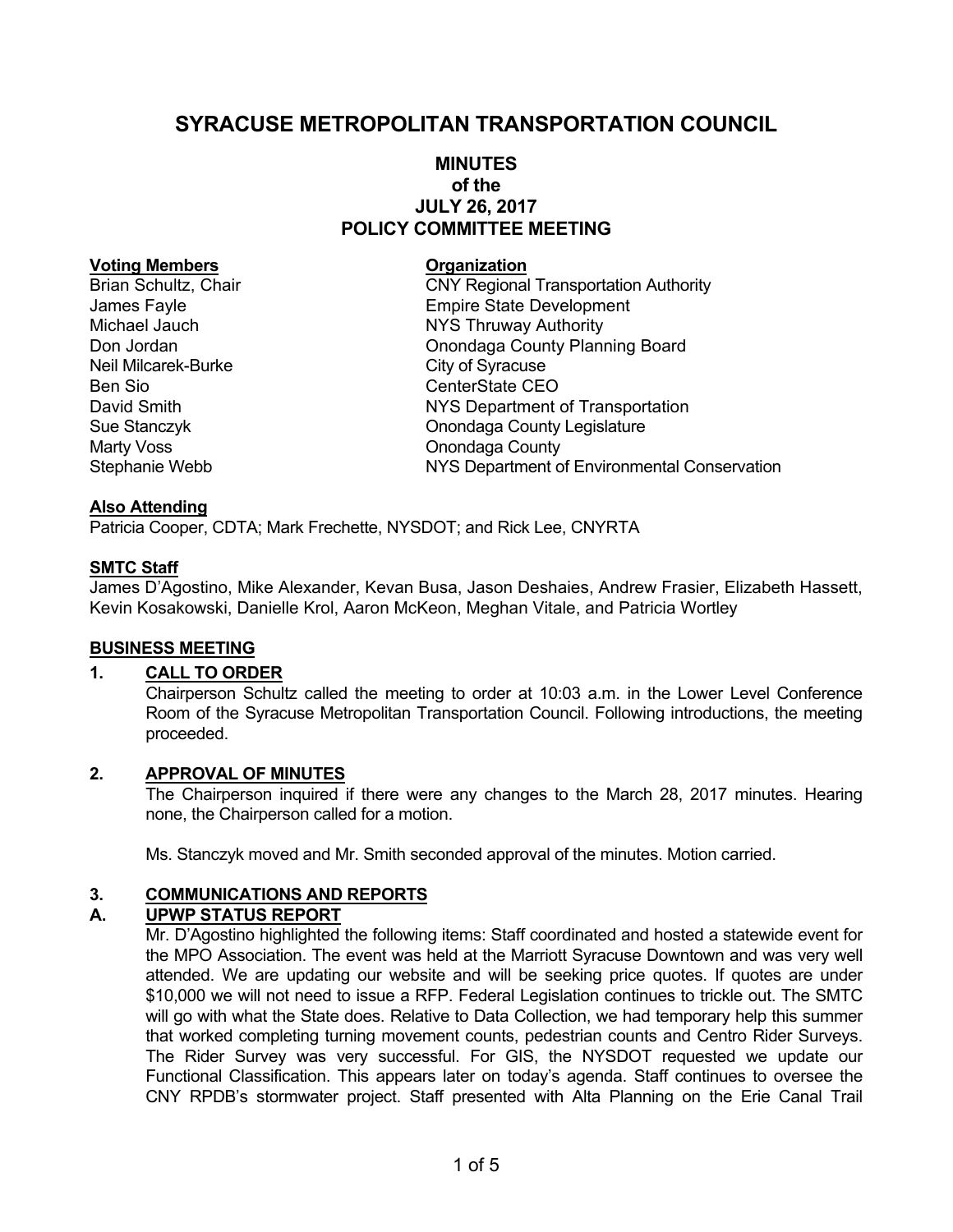expansion, closing the gaps in the state. This plan will bring this to conclusion in the near future. The Trail will be connected to Creekwalk and Loop the Lake Trail. Bridge and Pavement rating is underway. We met with the NYSDOT about bridge data. The Bicycle and Pedestrian PSA's are on today's agenda. We are looking to schedule the SMART 1 final public meeting this fall. Our first Freight Profile report is completed and will be presented today. The Work Link study is on the agenda today. A lot of Centro surveying is going on. We mailed out a Non Rider survey and received over 1,000 responses - off the charts successful. However, the Employer survey had very few respondents. Our DeWitt and Camillus projects are very similar - on opposite sides of the county. The DeWitt study is being presented today. The Camillus project will be presented at the next meeting. The Jamesville Comprehensive Plan Assistance is on the agenda today. Route 57 is coming along. The Skaneateles project is moving along

# **B. UPDATE ON I-81 OPPORTUNITES FROM THE NYSDOT**

Mr. D'Agostino stated that at every meeting we have the NYSDOT provide an update on their I-81 efforts. Mr. Frechette stated that last fall the DOT came out with two viable solutions: replace viaduct in-kind and the Community Grid. The DOT continued to engage people. Numerous meetings with Centro, Syracuse Housing Authority (SHA), Destiny, etc. They met with regulatory agencies as well. Very important meetings to get at the heart of the issues in the community. A Northside Group was developed and met with them six times and looked at alternatives for the Northside, basically I-690 to Hiawatha Blvd. They have developed some new concepts. The Department is in the process of going forward. They plan to hold a stakeholder meeting in August to share with the public the changes since last October. He encouraged those that were not stakeholders to become stakeholders. There are concerns, primarily from the suburbs, related to trucks and truck diversions.

He stated that the other big thing going on is the independent study for tunnels and depressed highways was underway. That information is being drafted and needs to come to the public. More is expected this fall.

# **4. OLD BUSINESS**

# **A. ELECTION OF A VICE CHAIRPERSON**

Mr. D'Agostino stated that the election of a vice chairperson was tabled at the March meeting. We are actively looking for a vice chairperson. Mr. Voss, Onondaga County, was nominated.

A motion was approved to elect Mr. Voss as the Vice Chairperson of the SMTC Policy Committee. Motion carried.

# **5. NEW BUSINESS**

## **A. TIP AMENDMENTS**

Mr. D'Agostino stated that following amendments are needed to the 2017-2021 TIP and Statewide TIP:

## Addition of projects

PIN 305626 (Ramp Re-Alignment Project, I-481 @ Kirkville Rd Interchange, Onondaga Co) Total cost \$700,000. Sponsor New York State Department of Transportation (NYSDOT). Project will address safety issues such as rear end crash patterns at the I-481 NB and SB offramps to Kirkville Rd.

As part of the 2016 Statewide Transportation Alternatives Program and Congestion Mitigation/Air Quality (CMAQ) solicitation, the following projects are being added to the 2017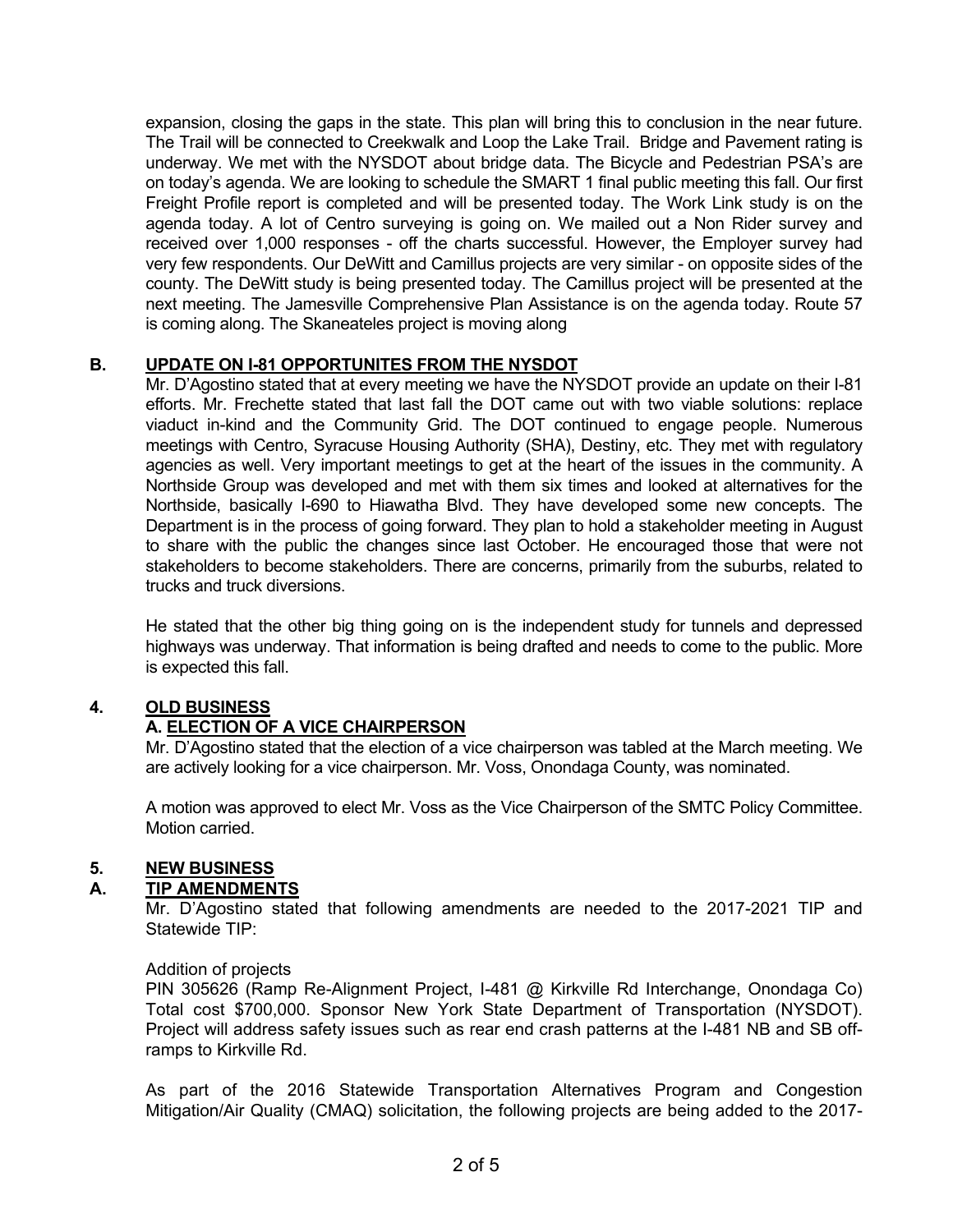2021 TIP:

PIN 395060 (Region 3 Highway Emergency Local Patrol (HELP) Program) Total cost \$1,500,000. Sponsor NYSDOT. Two HELP trucks with operators will patrol high-volume, limited access highways in Onondaga County during peak volume hours and special events looking for non-recurring events or incidents such as disabled vehicles and accidents.

Mr. D'Agostino stated this program has been in operation in the Albany area and it has been highly successful.

PIN 395061 (North Syracuse Complete Streets Corridor Project) Chestnut St, Centerville Pl & Church St) Total cost \$1,253,273. Sponsor North Syracuse. Project includes the physical alteration of Chestnut St, Centerville Pl & Church St to construct a "complete streets" corridor in order to accommodate pedestrians, bicyclists, and vehicles.

PIN 395064 (Baldwinsville Village Sidewalk Extension Project) Total cost \$1,320,402. Sponsor Baldwinsville. Project will install sidewalks along state roadways within the Village of Baldwinsville to improve pedestrian travel.

PIN 395065 (Fayetteville Sidewalk Project, Rt 257) Total cost \$775,541. Sponsor Fayetteville. Construction of new and, reconstruction of existing sidewalks along Rt 257 and Salt Springs Rd to improve transportation options in proximity of Wellwood Middle School, Fayetteville Elementary School, and Immaculate Conception School.

PIN 350651 (State Fairgrounds Access Improvement Project, Phase I) Total cost \$20,000,000. Sponsor NYSDOT. Two phased project will improve access between Interstate 690 and the New York State Fair's upper (orange) parking lot. Phase I will include paving and striping the upper roads; new lighting and drainage systems and a new on-ramp from the upper lot to westbound Interstate 690.

Mr. Jordan moved and Mr. Voss seconded a motion to approve the TIP Amendments. Motion carried.

# **B. FREIGHT TRANSPORTATION PROFILE SYRACUSE METROPOLITAN PLANNING AREA – DRAFT FINAL REPORT**

Mr. D'Agostino stated that this is a new report based on increased interest in freight movement at both the state and federal level in recent years. Mr. Alexander gave an overview of the report.

Ms. Stanczyk moved and Mr. Fayle seconded a motion to acknowledge the completion of the report. Motion carried.

## **C. CENTRAL DEWITT MOBILITY PLAN – DRAFT FINAL REPORT**

Mr. D'Agostino stated that this report was undertaken at the request of the Town of DeWitt. Mr. Alexander gave an overview of the project.

Mr. Smith moved and Ms. Webb seconded a motion to acknowledge the completion of the report. Motion carried.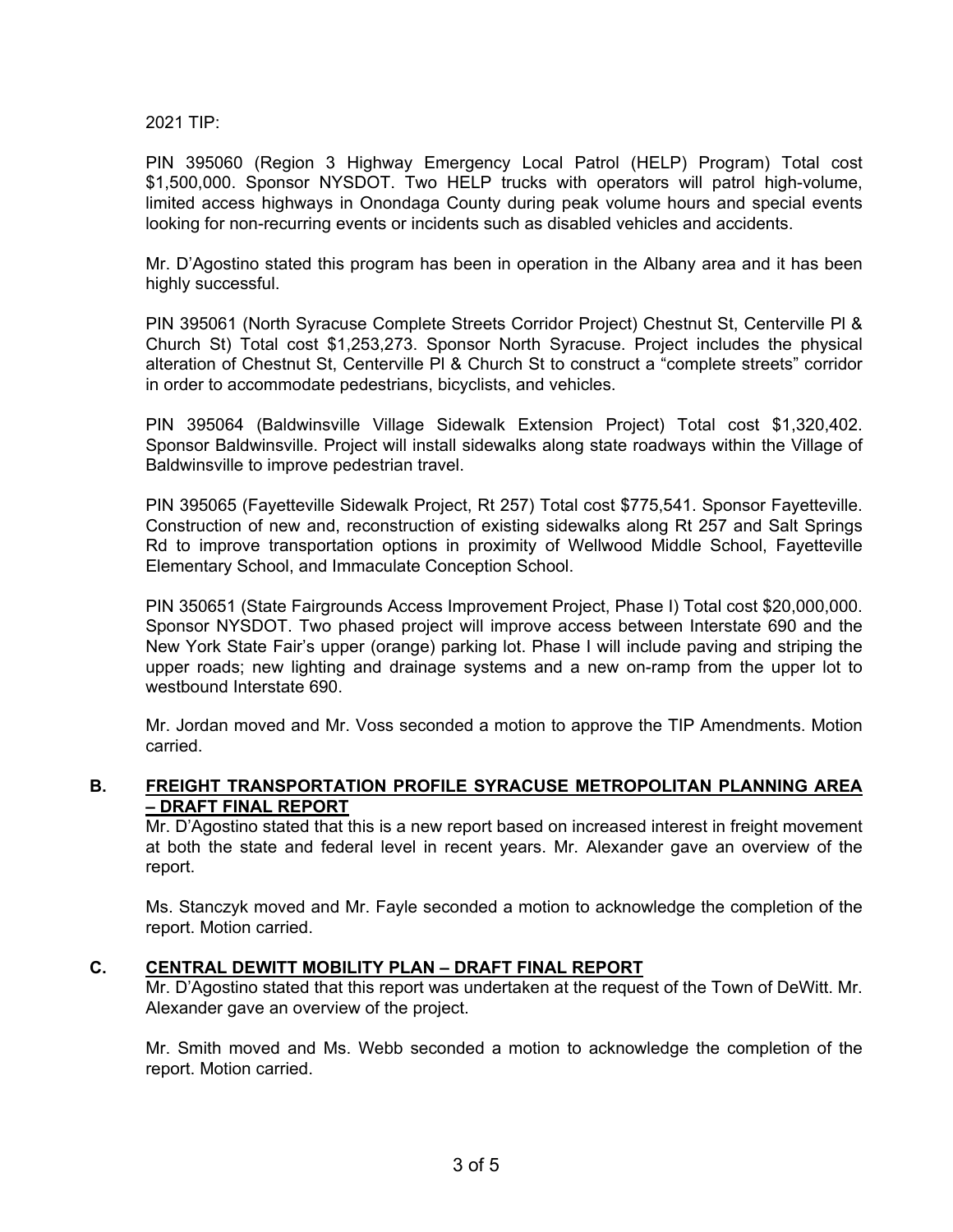# **D. WORK LINK – DRAFT FINAL REPORT**

Mr. D'Agostino stated this is also a new type of study for the SMTC looking at gaps in the transit system for those seeking employment and how to address those gaps. This project was done at the request of SOCPA and the City of Syracuse. Mr. McKeon gave an overview of the study.

Mr. D'Agostino stated that he has been approached by Providence Services recently. It is an eligible expense of 5307 funds, but Centro would need to be on board, since they are the transit agency.

Mr. Jauch moved and Mr. Schultz seconded a motion to acknowledge the completion of the report. Motion carried.

# **E. OPERATIONS PLAN UPDATE**

Mr. D'Agostino stated that a few modifications needed to be made to the existing Operations Plan. The major issue to update is SOCPA becoming a voting member of the Executive Committee. Mr. D'Agostino gave an overview of the Executive Committee. It will not change the quorum definition. Other changes include updating information from the Public Participation Plan due to the FAST Act legislation, updated Organizational Chart, updating the City of Syracuse departments, and an addition of a staff position on staffing plan.

Mr. Voss moved and Ms. Stanczyk seconded a motion to adopt the updated Operations Plan. Motion carried.

## **F. FUNCTIONAL CLASSIFICATION MODIFICATIONS**

Mr. D'Agostino stated that modifications to our Functional Classification System were needed after the NYSDOT Main Office reviewed the changes approved by the Policy Committee in February and December 2016. We are seeking approval of the whole system again. Mr. Deshaies gave an overview of the process.

Ms. Stanczyk moved and Mr. Voss seconded a motion to adopt the Functional Classification revisions. Motion carried.

# **G. BICYCLE AND PEDESTRIAN SAFETY OUTREACH INITIATIVE – DRAFT FINAL REPORT**

Mr. D'Agostino stated that this effort is different from anything undertaken at the SMTC in the past. We worked to create a series of educational public service announcements (PSAs) that ran on Spectrum Cable during the month of May. We would like to do another round at the end of summer. Mr. Alexander gave an overview of the work performed.

Ms. Webb stated that the PSAs still had a local feel. Great job.

Ms. Stanczyk moved and Mr. Smith seconded a motion to acknowledge the completion of the report. Motion carried.

# **H. JAMESVILLE HAMLET TRANSPORTATION ASSESSMENT**

Mr. D'Agostino stated that this effort was performed under our Comprehensive Plan Assistance line item on the UPWP on behalf of the CNY RPDB and the Town of DeWitt. Ms. Vitale gave an overview of the work SMTC completed for the Jamesville Hamlet master plan.

Mr. Jordan moved and Ms. Webb seconded a motion to acknowledge the completion of the